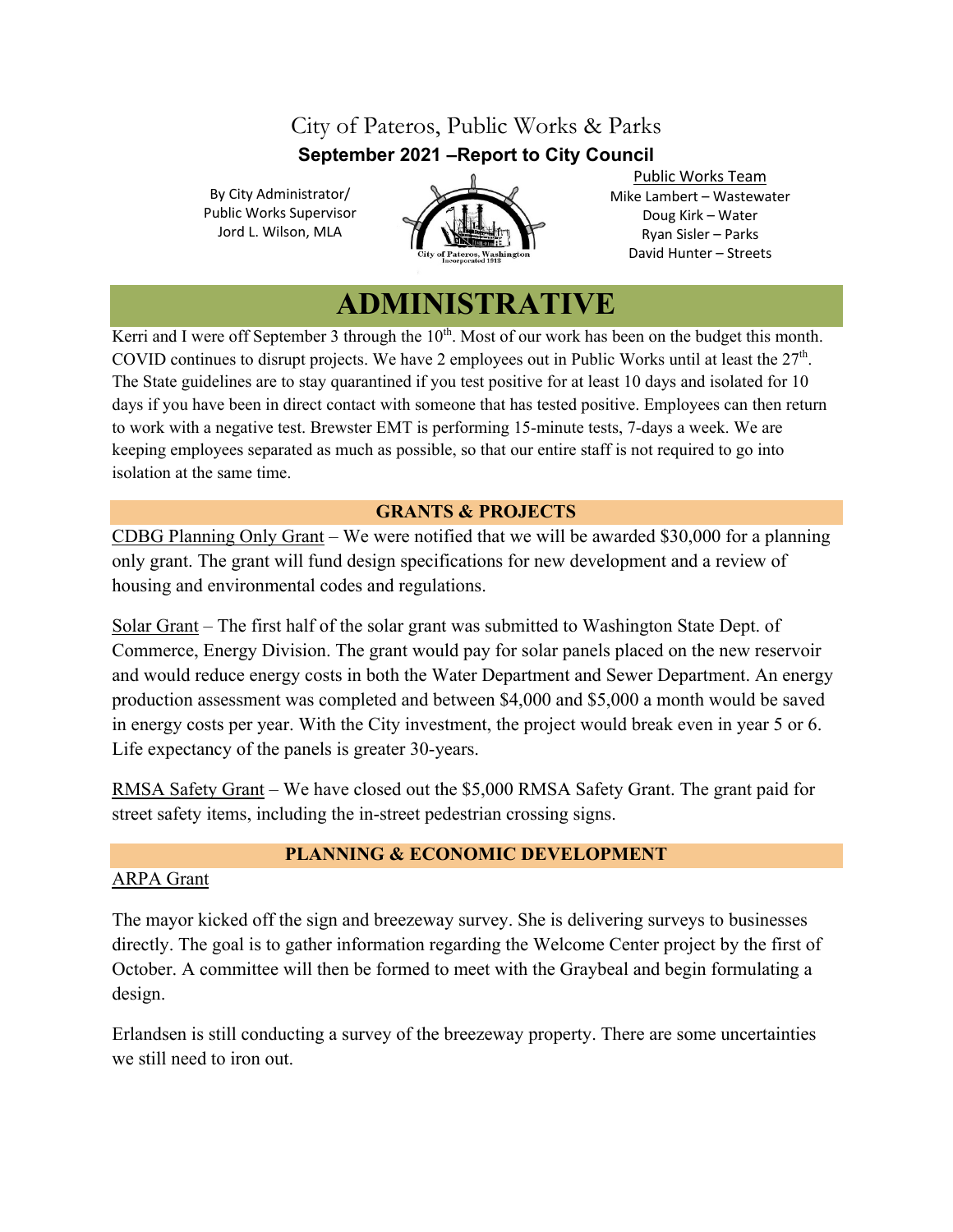# **PUBLIC WORKS**

#### **WATER DEPARTMENT**

Water Improvement Project Update - Construction on the project has completed. Kerri, Ben and I are now working with RD on the final grant funding. We are also working with the bank and the bond attorney to close out the bank loan. We have some unusable grant money that will probably be left on the table, because we don't have projects that fit the approved scope of the grant. We were able to purchase a water tender for the Water Department. The tender will be used to flush lines of accumulated minerals and sediment.

Doug has been able to follow up with customers and explain use patterns, identify leaks, and back flow events. Billing was some easier this month, and expected to be much easier next month.

| Varela Engineering, Pete and Ben, and I have been working on a response to the Water Right             |  |
|--------------------------------------------------------------------------------------------------------|--|
| Application filed August $23rd$ 1993. I have attached our response to their request for justification. |  |

| <b>SEPTEMBER</b>                                              |                                                                                                                                                                                                                                                            | <b>2021 WATER PRODUCTION</b> |                                                                                                                                                    |                                                                                                                      |                        |                                      |                        |               |                |
|---------------------------------------------------------------|------------------------------------------------------------------------------------------------------------------------------------------------------------------------------------------------------------------------------------------------------------|------------------------------|----------------------------------------------------------------------------------------------------------------------------------------------------|----------------------------------------------------------------------------------------------------------------------|------------------------|--------------------------------------|------------------------|---------------|----------------|
|                                                               | 2018                                                                                                                                                                                                                                                       | 2019                         | 2020                                                                                                                                               | 2021                                                                                                                 |                        | 2018                                 | 2019                   | 2020          | 2021           |
| Jan                                                           | 1,797,800                                                                                                                                                                                                                                                  | 2,121,438                    | 2,036,291                                                                                                                                          | 2,277,596                                                                                                            | Jul                    | 17,454,000                           | 18,968,280             | 16,601,532    | 19,584,242     |
| Feb                                                           | 1,552,000                                                                                                                                                                                                                                                  | 2,056,813                    | 1,946,743                                                                                                                                          | 2,057,440                                                                                                            | Aug                    | 14,152,900                           | 16,600,547             | 16,750,284    | 15,522,640     |
| 1,778,900<br>Mar                                              |                                                                                                                                                                                                                                                            | 2,260,796                    | 2,373,833                                                                                                                                          | 2,133,860                                                                                                            | Sep                    | 10,192,700                           | 8,729,598              | 12,227,228    |                |
| Apr                                                           | 2,963,400<br>4,503,629<br>6,608,729<br>6,062,448                                                                                                                                                                                                           |                              | Oct                                                                                                                                                | 6,663,600                                                                                                            | 4,690,568              | 5,526,800                            |                        |               |                |
| May                                                           | 9,611,300                                                                                                                                                                                                                                                  | 12,892,999                   | 10,446,235                                                                                                                                         | 11,714,756                                                                                                           | <b>Nov</b>             | 2,076,600                            | 2,178,552              | 1,961,332     |                |
| Jun                                                           | 13,457,700                                                                                                                                                                                                                                                 | 16,082,186                   | 13,249,332                                                                                                                                         | 15,794,652                                                                                                           | Dec                    | 1,867,529                            | 1,918,369              | 1,943,276     |                |
| Year to<br>2018<br><b>Date Total</b>                          |                                                                                                                                                                                                                                                            | 2019                         | 2020                                                                                                                                               | 2021                                                                                                                 | <b>Pump Station #3</b> |                                      |                        |               | 9,349,056      |
| <b>Gallons</b>                                                | 62,768,000                                                                                                                                                                                                                                                 | 75,486,688                   | 70,012,979                                                                                                                                         | 75,147,634                                                                                                           |                        |                                      | <b>Pump Station #4</b> |               | 6,173,584      |
|                                                               |                                                                                                                                                                                                                                                            |                              |                                                                                                                                                    |                                                                                                                      |                        |                                      |                        |               |                |
| <b>Water Quality Testing</b>                                  |                                                                                                                                                                                                                                                            |                              |                                                                                                                                                    |                                                                                                                      |                        |                                      |                        |               |                |
| <b>Coliform Test</b>                                          |                                                                                                                                                                                                                                                            |                              |                                                                                                                                                    | This is an indicator test for total coliform (good and bad). The presence of coliform in a sample indicates the need |                        | for further testing                  |                        |               |                |
| 8/5/2021                                                      |                                                                                                                                                                                                                                                            |                              | <b>1 Samples</b>                                                                                                                                   |                                                                                                                      |                        |                                      |                        |               |                |
|                                                               | A target residual of 0.3-0.5 (min. 0.2) used to control microbes *As part of routine monitoring, the chlorine input<br><b>Chlorine Monitoring</b><br>rate is immediately increased for all chlorine tests results below 0.2 to meet the DOH minimum of 0.2 |                              |                                                                                                                                                    |                                                                                                                      |                        |                                      |                        |               |                |
| <b>Month</b><br>$8/2 - 8/31/2021$<br><b>Median of</b><br>0.27 |                                                                                                                                                                                                                                                            |                              | Target Min Chlorine Levels is 0.20 at furthest point in system. Target<br><b>Daily samples Mon-Fri</b><br><b>levels 0.3 - 1.50 (4.0 State MCL)</b> |                                                                                                                      |                        |                                      |                        |               |                |
| <b>Manganese Testing</b>                                      |                                                                                                                                                                                                                                                            |                              | Historic Highs from old wells 0.2-0.7 & DOH SMCL 0.05                                                                                              |                                                                                                                      |                        |                                      |                        |               |                |
| <b>Location</b>                                               |                                                                                                                                                                                                                                                            | <b>Date</b>                  | <b>Most Current</b>                                                                                                                                |                                                                                                                      | Average                | <b>High</b>                          | Low                    | <b>Median</b> |                |
| <b>Pump Station #3</b>                                        |                                                                                                                                                                                                                                                            | 06/11/21                     | 0.0001                                                                                                                                             |                                                                                                                      | 0.00123                | 0.01207                              | 0.00010                | 0.00017       |                |
| <b>Pump Station #4</b>                                        |                                                                                                                                                                                                                                                            | 06/11/21                     | 0.10250                                                                                                                                            |                                                                                                                      | 0.08229                | 0.21760                              | 0.00037                | 0.09628       |                |
| *Future manganese testing done quarterly                      |                                                                                                                                                                                                                                                            |                              |                                                                                                                                                    |                                                                                                                      |                        |                                      |                        |               |                |
| <b>METER ALERTS</b>                                           |                                                                                                                                                                                                                                                            |                              |                                                                                                                                                    |                                                                                                                      |                        |                                      |                        |               |                |
|                                                               |                                                                                                                                                                                                                                                            |                              |                                                                                                                                                    |                                                                                                                      |                        | <b>LEAK ALERTS SENT TO CUSTOMERS</b> |                        |               | 15             |
| <b>METERS CHECKED FOR REVERSE FLOW</b>                        |                                                                                                                                                                                                                                                            |                              |                                                                                                                                                    |                                                                                                                      |                        |                                      |                        |               | $\overline{4}$ |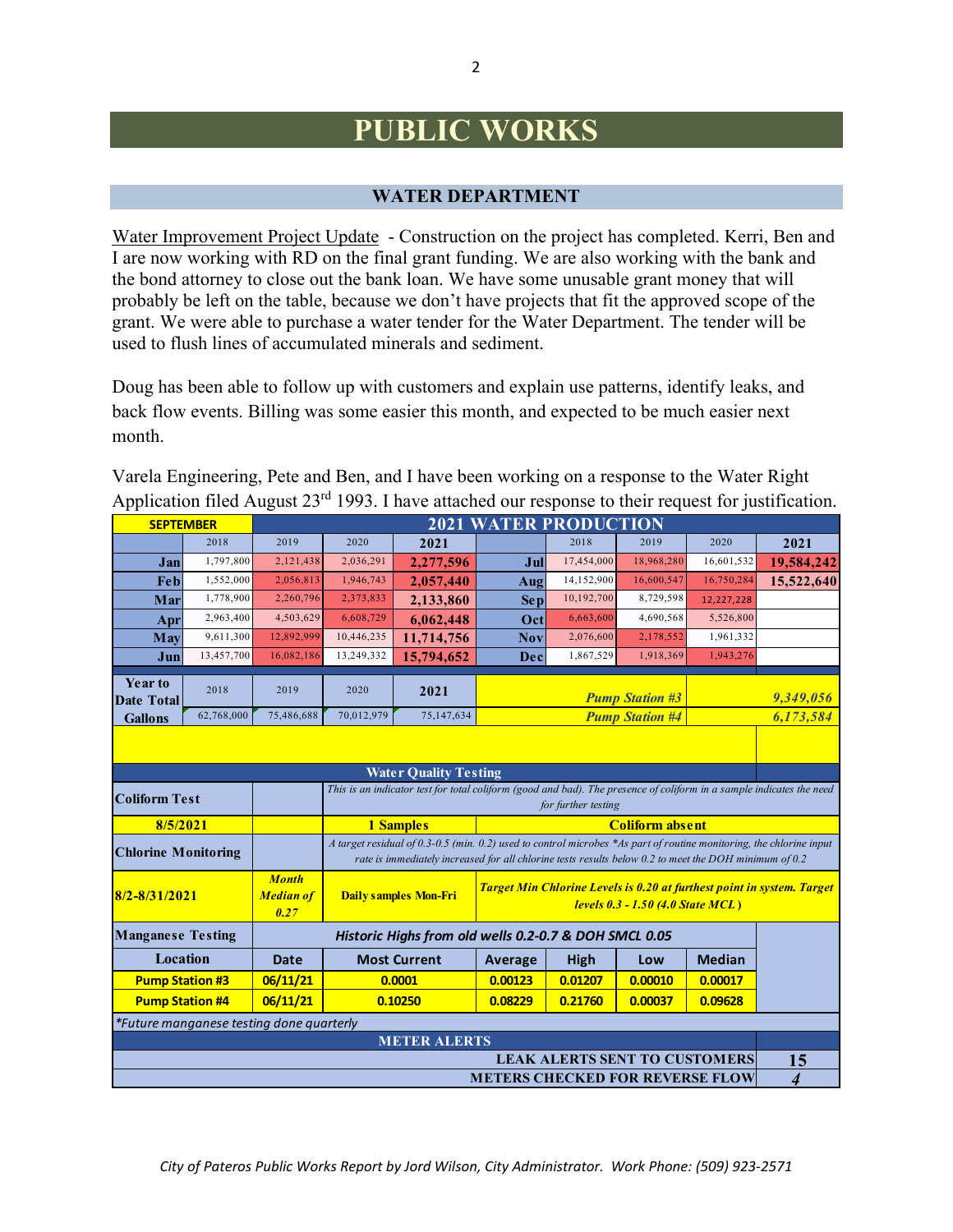### **STREETS DEPARTMENT**

We had planned to complete street striping this month, but COVID has postponed those plans.

#### **SEWER DEPARTMENT**

We are still working out a few bugs with the new SCADA system for the Warren Street Lift Station and the Treatment Plant, but for the most part, we are now getting alarms forwarded to our phones.

| City of Pateros Sewer Department |            |                                                 |                                                                   |                                                      |                               |                                                     |           |  |
|----------------------------------|------------|-------------------------------------------------|-------------------------------------------------------------------|------------------------------------------------------|-------------------------------|-----------------------------------------------------|-----------|--|
| <b>Permitee: Pateros</b>         |            | Permit#:                                        |                                                                   |                                                      | <b>Operator:</b> Mike Lambert |                                                     |           |  |
| <b>POTW</b>                      |            | WA002055                                        |                                                                   |                                                      |                               |                                                     |           |  |
|                                  |            |                                                 |                                                                   |                                                      |                               |                                                     |           |  |
|                                  | 2019       | 2020                                            | 2021                                                              |                                                      | 2019                          | 2020                                                | 2021      |  |
| <b>January</b>                   | 1,267,300  | 1,458,000                                       | $1,549,650$ July                                                  |                                                      | 1,580,000                     | 1,663,000                                           | 1,769,300 |  |
| <b>February</b>                  | 1,136,000  | 1,342,700                                       | $1,444,200$ August                                                |                                                      | 1,415,100                     | 1,494,200                                           | 1,674,400 |  |
| March                            | 1,284,500  | 1,299,500                                       |                                                                   | $1,202,300$ September                                | 1,496,300                     | 1,457,100                                           |           |  |
| <b>April</b>                     | 1,741,500  | 1,239,700                                       |                                                                   | $1,272,000$ October                                  | 1,611,290                     | 1,419,900                                           |           |  |
| <b>May</b>                       | 1,427,400  | 1,489,000                                       |                                                                   | $1,611,900$ November                                 | 1,442,200                     | 1,311,700                                           |           |  |
| June                             | 1,448,900  | 1,488,700                                       |                                                                   | $1,771,300$ December                                 | 1,433,100                     | 1,227,900                                           |           |  |
| <b>Year To Date Totals</b>       |            | 2019                                            | 2020                                                              | 2021                                                 |                               |                                                     |           |  |
| <b>Gallons Processed</b>         |            | 11,300,700                                      | 11,474,800                                                        | 12,295,050                                           |                               |                                                     |           |  |
|                                  |            | <b>Wastewater Effluent Monitoring</b>           |                                                                   |                                                      |                               |                                                     |           |  |
| <b>Total BOD 5-day</b>           |            | Organic Loading Rates (Permit Range $\geq$ 85%) |                                                                   |                                                      |                               |                                                     |           |  |
| <b>Weekly Test</b>               |            | 4 - Tests                                       |                                                                   | 98.75% removal                                       |                               |                                                     |           |  |
| <b>TSS</b>                       |            |                                                 | Total Suspended Solids, non organics (Permit<br>Range $\geq$ 85%) |                                                      |                               |                                                     |           |  |
| <b>Weekly Test</b>               |            | 4-tests                                         |                                                                   | 94% removal                                          |                               | <b>September Notes: The</b>                         |           |  |
| pH                               |            |                                                 | (Daily min/max permit range equal/between pH 6<br>and $pH$ 9      | plant has been running<br>relatively well. There has |                               |                                                     |           |  |
| Weekly minimum                   |            | Mon-Fri                                         |                                                                   | 6.9                                                  |                               | been some disruption in<br>processing but daily and |           |  |
| Weekly Maximum                   |            | Mon-Fri                                         |                                                                   | 7.4                                                  |                               |                                                     |           |  |
| <b>Fecal Coliform Bacteria</b>   |            |                                                 | (Permit Range Weekly $\leq 100$ ; Monthly $\leq 200$              | weekly testing is well<br>within our permit.         |                               |                                                     |           |  |
| Monthly geometric mean           |            | 4-tests                                         |                                                                   |                                                      | 42.0                          |                                                     |           |  |
| <b>Dissolved Oxygen</b>          |            |                                                 | Daily – Report Only                                               |                                                      |                               |                                                     |           |  |
|                                  | Daily Test | Mon-Fri                                         |                                                                   |                                                      |                               |                                                     |           |  |
| <b>Temperature</b>               |            |                                                 | Daily – Report Only                                               |                                                      |                               |                                                     |           |  |
|                                  | Daily Test | Mon-Fri                                         |                                                                   | 22.3 Degrees C Average                               |                               |                                                     |           |  |
| <b>Ammonia</b>                   |            |                                                 | Monthly - Report Only                                             |                                                      |                               |                                                     |           |  |
|                                  | 8/26/2021  | 1 sample                                        |                                                                   | 0.07                                                 |                               |                                                     |           |  |